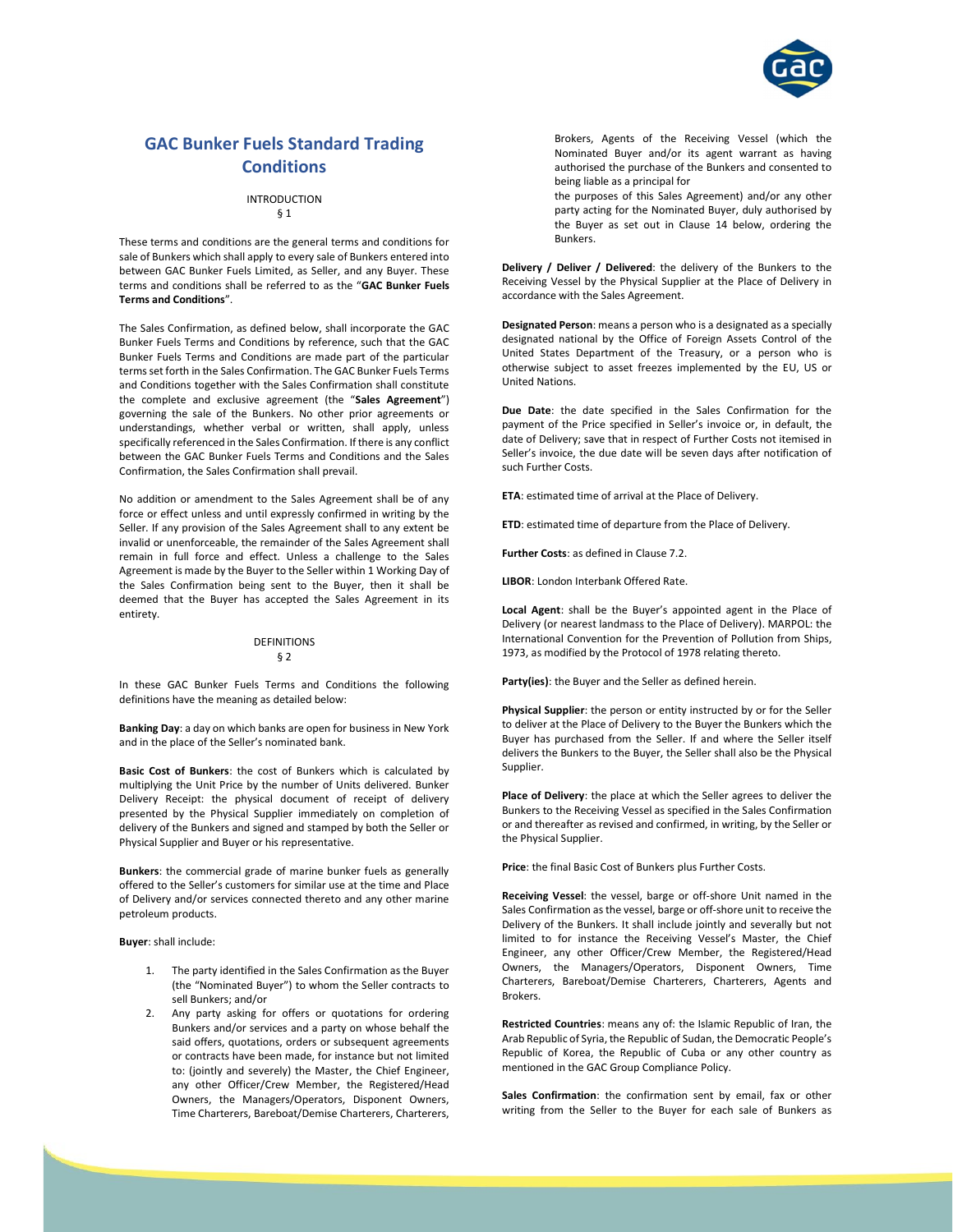detailed in Clause 3.5.

Sales Request: the Buyer's written sales request for the supply of Bunkers as detailed in Clause 3.3.

Seller: GAC Bunker Fuels Limited.

Supplying Vessel: shall include any vessel or barge used for or in connection with the delivery of the Bunkers.

Supplying Vehicle: shall include any road or rail vehicle, pipeline or any other facility of the Physical Supplier/terminal/port/refinery used for or in connection with the Delivery of the Bunkers.

Unit: one unit is equal to one metric tonne or such other measurement as the Sales Confirmation may specify.

Unit Price: the rate of cost in United States Dollars (or such other currency as specified in the Sales Confirmation) per metric tonne (or such other unit of measurement specified in the Sales Confirmation) of Bunkers as specified in the Sales Confirmation.

Working Day: the hours of 0800 to 1800 local time on a day which is a working day in both the Place of Delivery and London. A working day shall end at 1800 local time at whichever of the Place of Delivery and London it occurs the earlier. Any communication not received within such hours shall be deemed to be received at 0800 (London time) on the following working day.

Written, in Writing and Notice: any requirement for written communication including the giving of any notice shall be fulfilled by the use of letter-post, courier, telex, facsimile transmission, email or any other medium which produces a tangible result for the intended recipient. The communication shall be deemed to have been given and received upon completion of transmission for any electrical or electronic medium, within two Working Days of dispatch for the first class inland letter-post, within five Working Days of dispatch for second class inland letter-post and air mail and on the expiry of the declared or guaranteed time for delivery of any courier or monitored service.

## SALES CONFIRMATIONS § 3

3.1 All sales of Bunkers require a written request to be submitted by the Buyer to the Seller (a "Sales Request").

3.2 The Buyer shall give the Seller written confirmation of any verbal sales request on the same Working Day as it was verbally placed with the Seller ("Sales Request").

3.3 The Buyer's written Sales Request, shall include the following:

- a) Name and IMO code of the Receiving Vessel.
- b) Details of the place where the Bunkers are requested to be supplied to the Receiving Vessel.
- c) Local Agent including full telephone, fax, email and postal details.
- d) ETA/ETD of the Receiving Vessel at the Place of Delivery.
- e) Full title of the Buyer Registered office address of the Buyer and principal place from where business is conducted.
- f) Relationship of the Buyer with the Receiving Vessel (registered owner, disponent owner, manager, agent etc.).
- g) Quantities and grades of Bunkers to be supplied.
- h) Qualities and standards of Bunkers to be supplied.
- i) Unit Price required
- j) Indicative additional delivery charges including but not limited to baring, taxes, and/or wharfage.
- k) Required payment terms.
- l) The Buyer shall also advise the Seller in the Sales Request of any special conditions, difficulties, peculiarities,



deficiencies or defects in the Receiving Vessel that might adversely affect the supply of Bunkers to that Receiving Vessel.

3.4 The Seller shall have the option, to be exercised within the same or the following Working Day as the Working Day upon which the Sales Request is received, to refuse such Sales Request if it does not comply with the provisions of Clause 3.3 above or it is not in accordance with the terms of any agreement previously made between the Buyer and Seller. The compliance of the Sales Request with all requirements of Clause 3.3 shall be a condition of this Sales Agreement. The Seller reserves its right to, and may, in its absolute discretion reject any Sales Request.

3.5 Subject to Clause 3.4, the Seller shall provide the Buyer with a Sales Confirmation within 1 Working Day of receipt of the Sales Request. The Sales Confirmation shall confirm the following:

- a) Name and IMO code of the Receiving Vessel.
- b) Details of the place where the Bunkers are requested to be supplied to the Receiving Vessel.
- c) Local Agent including full telephone, fax, email and postal details.
- d) ETA/ETD of the Receiving Vessel at the Place of Delivery.
- e) Full title of the Buyer Registered office address of the Buyer and principal place from where business is conducted.
- f) Relationship of the Buyer with the Receiving Vessel (registered owner, disponent owner, manager, agent etc.).
- g) Quantities and grades of Bunkers to be supplied.
- h) Qualities and standards of Bunkers to be supplied.
- i) Unit Price required.
- j) Indicative additional delivery charges including but not limited to [baring,] taxes, and/or wharfage.
- k) Required payment terms.

3.6 The Buyer shall be responsible for ensuring that the Physical Supplier is kept fully advised in writing as to any amendments to the ETA or ETD of the Receiving Vessel, the Place of Delivery and/or the required Delivery date and shall liaise fully with the Physical Supplier to ensure timely Delivery.

#### QUALITY & QUANTITY § 4

4.1 Quality: Buyer shall have the responsibility for the selection and acceptance of Bunkers for their intended purpose. The quality of each grade of Bunkers shall be the usual production quality of that grade being sold by the Seller at the time and Place of Delivery. The Buyer shall have the responsibility for ascertaining that the Bunkers are suitable for use in the Receiving Vessel and also for any determination of compatibility of Bunkers purchased from the Seller with Bunkers already on board of Receiving Vessel. Any guarantees, conditions or all other warranties, expressed or implied, arising by law, whether under Statute and/or in contract, civil liability or in tort, or otherwise in so far it is permissible in law, including but not limited to any implied warranty as to the satisfactory quality, merchantability, fitness or suitability of the Bunkers for any particular purpose or otherwise, are expressly excluded.

4.2 The Buyer hereby warrants that it has not relied upon any representations whatsoever made by or on behalf of the Seller but has relied exclusively on its own knowledge and judgment as to the fitness for its purpose, or that of the Receiving Vessel, of the Bunkers supplied.

4.3 Quantity: Unless otherwise expressly agreed in the Sales Confirmation, the quantity of Bunkers to be Delivered shall be the amount nominated plus or minus 10% (ten per cent) at Seller's option.

DETERMINATION OF QUALITY AND MEASUREMENT OF QUANTITY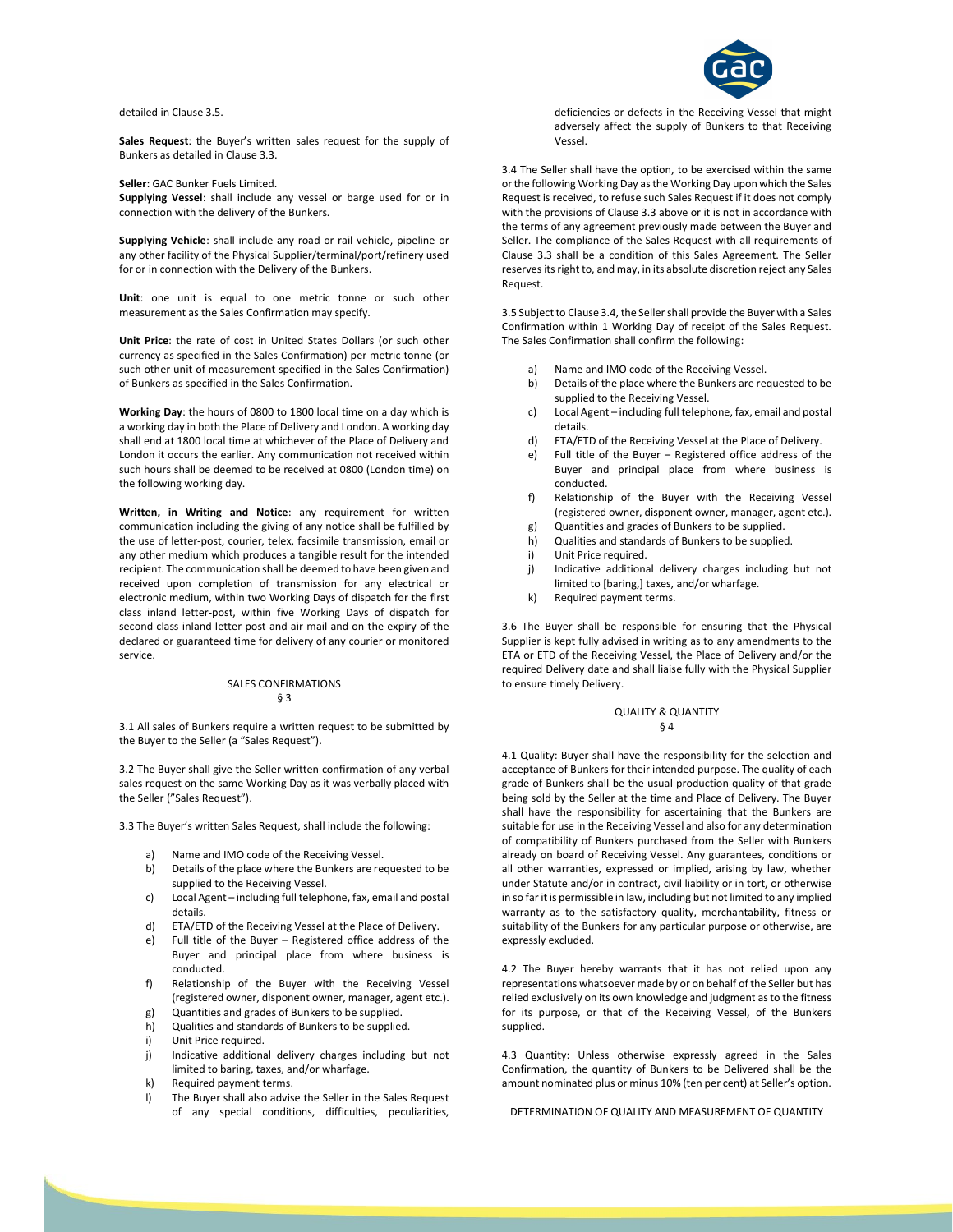

5.1 The quality and quantity of Bunkers shall be determined by the Physical Supplier's personnel, using the Physical Supplier's equipment according to the Physical Supplier's customary methods, and in any case according to refinery/deposit's tickets, custom's certificate and the Bunker Delivery Receipt.

5.2 The quantity of Bunkers shall be measured exclusively from the official gauge or meter of the Supplying Vessel and/or Supplying Vehicle. Such determination shall be conclusive. Any figures obtained by measuring Bunkers in the Receiving Vessel's tanks are agreed to be unsuitable/unreliable for this purpose and no claim for short delivery can be based on them.

5.3 The Buyer may be present or represented when such quality determinations and quantity measurements are taken, but whether or not the Buyer or Buyer's representatives accepts or declines such invitation, the Physical Supplier's determination of quality and/or quantity shall prevail and be binding. In the event that local bunkering rules and/or regulations apply mandatorily, these shall take precedence over the provisions of Clauses 5.1 and 5.2.

5.4 The Bunkers to be Delivered under the Sales Agreement shall be measured and calculated in accordance with the ISO-ASTM-API-IP Petroleum Measurement Tables.

5.5 In addition to any samples which may be required under MARPOL, the Physical Supplier shall draw at least three representative sealed online samples, at the time of pumping from and at the Supplying Vessel's and/or Supplying Vehicle's bunker manifold, save where compulsory local regulations and laws provide otherwise, for each grade of Bunkers for every consignment Delivered (the "Sealed Samples"). Two sets of the Sealed Samples are to be retained by the Physical Supplier and the third is to be retained by the Buyer for a minimum period of six (6) months or for any other period as instructed by the Seller from time to time. The Buyer may attend or be represented during such sample taking. The Sealed Samples shall be conclusively deemed to be representative of the quality of the Bunkers supplied to the Receiving Vessel. Any samples drawn from the Receiving Vessel's bunker manifold and/or tanks shall not be valid as an indicator of the quality supplied.

5.6 The samples referred to in Clause 5.5 shall be securely sealed and provided with labels showing the Receiving Vessel's name, identity of delivery facility, product name, delivery date and place and point of sampling and seal number, authenticated with the Receiving Vessel's stamp and signed by the Physical Supplier's representative and the Master of the Receiving Vessel or the Master's authorized representative (the "Sealed Samples").

5.7 Two (2) of the Sealed Samples shall be retained by the Physical Supplier for minimum forty-five (45) days after delivery of the Bunkers to the Receiving Vessel or, on being requested in writing by the Buyer, for as long as the Buyer may reasonably require, and the other three (3) samples shall be retained on board the Receiving Vessel (one of which shall be for MARPOL purposes) for a minimum period of six (6) months or for any other period as instructed by the Seller or the Physical Supplier from time to time.

5.8 If the Bunkers are Delivered by more than one Supplying Vessel or Supplying Vehicle, the sampling procedure shall be repeated as outlined in this Clause 5.

5.9 The Seller or Seller's agent may inspect the Receiving Vessel in the event of any complaint, whether at the request of Buyer or otherwise.

5.10 If present at loading, the Buyer or Buyer's representative shall furnish to Seller's personnel such Receiving Vessel's data as available pertaining to the accuracy of the quantity and quality determinations initially made (i.e. dryness certificate, Receiving Vessel's ullage before and after loading, Bunkers retained on board from tank washing or cleanage or for any other reason, Receiving Vessel experience factors (including those factors which will impact on quality and quantity of the Bunkers supplied) and a sample from the cargo tanks).

5.11 Any adjustment in the volume of Bunkers Delivered owing to a difference in temperature shall be made in accordance with the American Society for Testing and Materials and The Institute of Petroleum (ASTM-IP) petroleum measurement tables or, at the option of the Seller or Physical Supplier, in accordance with the method of any other recognised standards authority.

#### DELIVERY § 6

6.1 Deliveries shall be made at the Place of Delivery.

6.2 Deliveries shall be made during normal working hours at the Place of Delivery. However, if permitted by the regulations of the Place of Delivery and if requested by the Buyer in writing and agreed to by the Seller, Deliveries may be made outside normal working hours, in which event the Buyer shall pay all overtime and any other extra expenses whatsoever thereby incurred.

6.3 The Buyer shall give the Supplying Vessel and/or Supplying Vehicle a clear and safe berth and/or safe place free of costs alongside the bunker manifold of the Receiving Vessel and the Buyer shall furnish and pay for all necessary wharfage, service or other installation charges incurred. The Seller shall not be obliged to make any Delivery where, in the sole opinion of the Seller and/or the Physical Supplier, a clear and safe berth and/or safe place is not made available.

6.4 The Buyer shall make all connections and disconnections of the delivery hose to the Receiving Vessel, unless the custom of the Place of Delivery requires otherwise, but in any event it shall be the responsibility of the Buyer to ensure that the connection of the delivery hose to the Receiving Vessel has been properly and safely made. The Buyer shall ensure that the Receiving Vessel renders all customary assistance and provides sufficient tank space and equipment to receive prompt Delivery.

6.5 Subject to Clause 11.1 below, the Bunkers shall be deemed Delivered, when the Bunkers pass the bunker manifold of the Supplying Vessel and/or Supplying Vehicle.

6.6 The Buyer shall promptly receive Delivery when tendered and shall promptly withdraw the Receiving Vessel from the Supplying Vessel and/or Supplying Vehicle upon completion of Delivery. If the Buyer or the Receiving Vessel causes delay in the use of the Supplying Vessel or Supplying Vehicle, the Buyer shall immediately be responsible to the Seller for any costs, damages or liability whatsoever which the Seller incurs thereby, including but not limited to demurrage at the Physical Suppliers prevailing rate.

6.7 The Buyer warrants that the Receiving Vessel can safely receive Bunkers and shall ensure that the Receiving Vessel has all certificates required to comply with all relevant regulations relating to delivery of the Bunkers at the Place of Delivery. Where necessary, the Buyer shall be responsible for obtaining a government permit or licence for the export of the Bunkers. If such a permit or licence is not obtained then the Seller and/or Physical Supplier shall be under no obligation to Deliver and shall not be responsible for any such loss or damage resulting from such non-delivery.

6.8 On completion of Delivery, the Buyer or his representative shall sign the Bunker Delivery Receipt and give it to the Physical Supplier for countersigning. Both the Buyer and Seller shall retain an original of the Bunker Delivery Receipt for their records.

6.9 Should the Receiving Vessel be delayed, the Buyer must so advise the Seller. The Buyer should also ensure that the Receiving Vessel's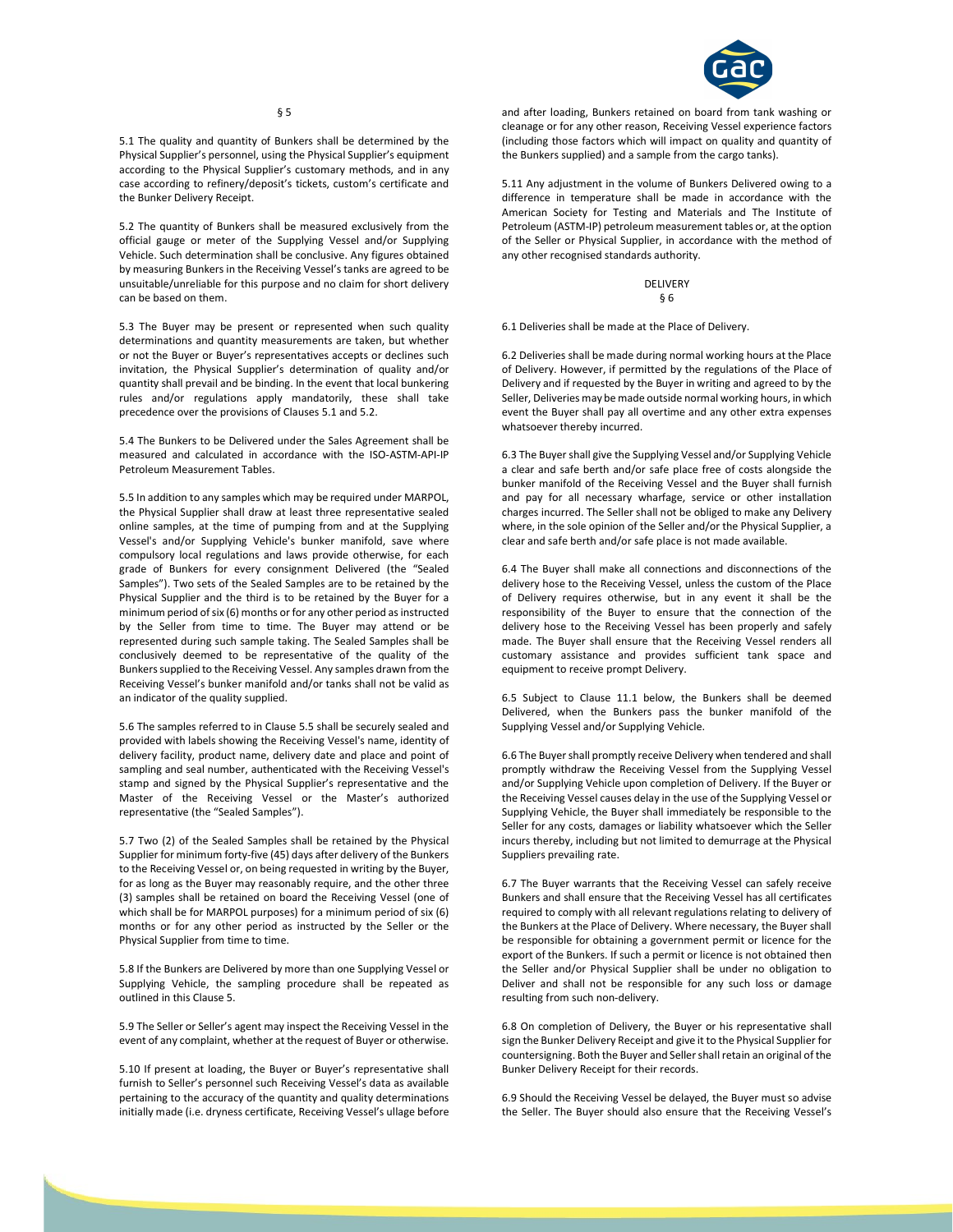

Local Agent is similarly informed and that the Local Agent advises the Physical Supplier accordingly. At the Buyer's request, the Seller will use its reasonable endeavours to Deliver to a delayed Receiving Vessel on the terms originally agreed, but reserves the right to pass on to the Buyer all additional costs, including but not limited to any increases in the Basic Cost of Bunkers resulting from the Receiving Vessel's delayed arrival.

#### PRICE § 7

7.1 Unit Price: where in the Sales Confirmation the Unit Price is stated not to be subject to variation, the Unit Price will, subject to Clause 6.9, not be varied. In all other cases, for example floating prices or posted prices, the final Unit Price charged shall be based on the relevant quotations/posted prices ruling on the date(s) agreed between the Parties and reported on the Sales Confirmation.

7.2 Further Costs: in addition to the Basic Cost of Bunkers, the Buyer agrees to pay for any additional costs which shall include, but is not limited to, barging, clean-up costs, costs of cleaning and damage in respect of any pollution caused by any oil spill, demurrage, duties, fees, freight, insurance, overtime, pilotage, port duties, port dues, storage, wharfage, mooring, taxes, fines, vehicle or wagon charges, or other costs incurred by or charged to the Seller (including, without limitation, those imposed by governmental authorities). Such costs will be passed on to the Buyer at the rates charged to the Seller and/or incurred by the Seller as and when they are advised to the Seller and together with the Basic Cost of Bunkers shall for all purposes constitute the Price due from the Buyer to the Seller for the Bunkers supplied.

7.3 Notice of the Price: the Seller will give notice of the Price to Buyer as soon as reasonably practicable after Delivery.

7.4 Proof of Delivery: the Buyer or his representative should attend Delivery and obtain at that time all outstanding information relating to Delivery, including the exact quantities and precise specifications of Bunkers delivered. Unless otherwise requested by the Buyer, and stated in the Sales Confirmation, the Seller shall be under no obligation at any time to produce to the Buyer any evidence of Delivery. It is expressly agreed that the furnishing by the Seller of proof of Delivery is not a pre-requisite to payment of the Price.

#### CANCELLATION AND BREACH § 8

In the event of the Buyer at any time cancelling a confirmed request for Bunkers or the Receiving Vessel failing to take Delivery of part or all of the requested Bunkers, the Seller shall have the right to pursue a claim against the Buyer and the Buyer shall indemnify the Seller for all loss and damage thereby suffered including loss of profit. The Seller may treat and seek such remedies as it considers appropriate and the provisions of Clauses 21, 22, 23 and 32.3 to 32.7 shall survive the termination of this Sales Agreement.

#### PAYMENT § 9

9.1 The payment terms will be set out in Sales Confirmation. Each of the following terms apply unless the Sales Confirmation provides otherwise:

9.1.1 The Buyer shall make payment to the Seller in United States Dollars.

9.1.2 Unless the Seller has granted the Buyer credit for the full amount of the Delivery, the Buyer shall make full payment at least 24 hours in advance of Delivery. Evidence of such payment shall be the clearance of the full payment in the Seller's bank account. Payment advice and/or SWIFT MT 103 shall not be accepted as proof of payment.

Should the full payment not be cleared into the Seller's bank account in clear funds at least 24 hours in advance of Delivery, the Seller has the right to cancel this Sales Agreement immediately (and will be relieved from performing all its obligation under this Sales Agreement) and the Buyer shall indemnify the Seller in respect of any cancellation fee that the Seller incurs and/or is liable to pay its suppliers and/or sellers.

9.1.3 Unless otherwise immediately requested by the Buyer, all invoices issued by the Seller shall be submitted to the Buyer electronically either in the form of an e-mail or facsimile at the Seller's option. Hard originals of the invoices shall only be issued upon the express request of the Buyer. However and for the avoidance of doubt, non-receipt of an invoice or any other documentation does not relieve the Buyer of its obligation to make full payment of the amount due under 9.1.4 of this Sales Agreement.

9.1.4 The Buyer will pay the Price in full within the time specified in Clause 9.1.2 or if the Seller has granted the Buyer credit by the last day stated by the Seller, without deductions, discount or set-off for any reason whatsoever therefrom. Such payments shall be made free of all charges to the account of the Seller stated in the invoice mentioned in Clause 9.1.3 above, or to such other account as the Seller may notify in writing to the Buyer.

9.1.5 If the last day upon which payment is required hereunder is not a Banking Day, then payment shall be made on or before the nearest Banking Day immediately preceding that date.

9.1.6 If payment is not received in full at least 24 hours in advance of Delivery, or where credit terms have been agreed, at the expiration of the agreed credit period, any amounts outstanding shall bear interest at the rate of 2% per month pro rata and compounded monthly, or the maximum interest rate permitted by law, whichever is the higher, unless otherwise agreed in the Sales Confirmation.

9.1.7 The Buyer agrees that the Seller shall have, and the Seller reserves, the option at its sole discretion to withdraw any credit which has been granted by the Seller to the Buyer. The Seller may in writing notify the Buyer of the withdrawal of credit, whereupon payment of any sum outstanding from the Buyer to the Seller shall immediately become due and payable where after the Buyer in accordance with Clause 9.1.4 above shall forthwith make payment in full.

9.1.8 With reference to this Sales Agreement or any other contract between the Seller and the Buyer, the Seller shall be entitled to cancel this Sales Agreement or to refuse to make the Delivery under this Sales Agreement, and shall be under no liability in damages or otherwise to the Buyer under this Sales Agreement.

9.1.9 Credit terms granted are conditioned upon the Buyer's compliance with all the Due Dates for payment of the earlier supplies, failing which all invoices will be considered immediately due and payable.

9.1.10 The Seller shall not be responsible for any delays in payment from or to any party as a result of any delays in the banking system however caused. Should the banks close or be the subject of a shutdown, however caused, at the Seller's place of business or any other place, the Seller has the right not to perform all of its obligations under this Sales Agreement until such time that the Seller has received the payment price in full.

9.1.11 If the Buyer is in default of the full payment, or if its financial condition, or that of a subsidiary, parent, associate or affiliate, or in Seller's sole opinion becomes impaired, or if proceedings in bankruptcy or insolvency are instituted by and/or against Buyer, its subsidiary, parent, associate, related or affiliated company of the Buyer, or any other reason at Seller's sole discretion, any and all postponed or deferred payments including interest thereon, shall become immediately due and payable and the Seller reserves the right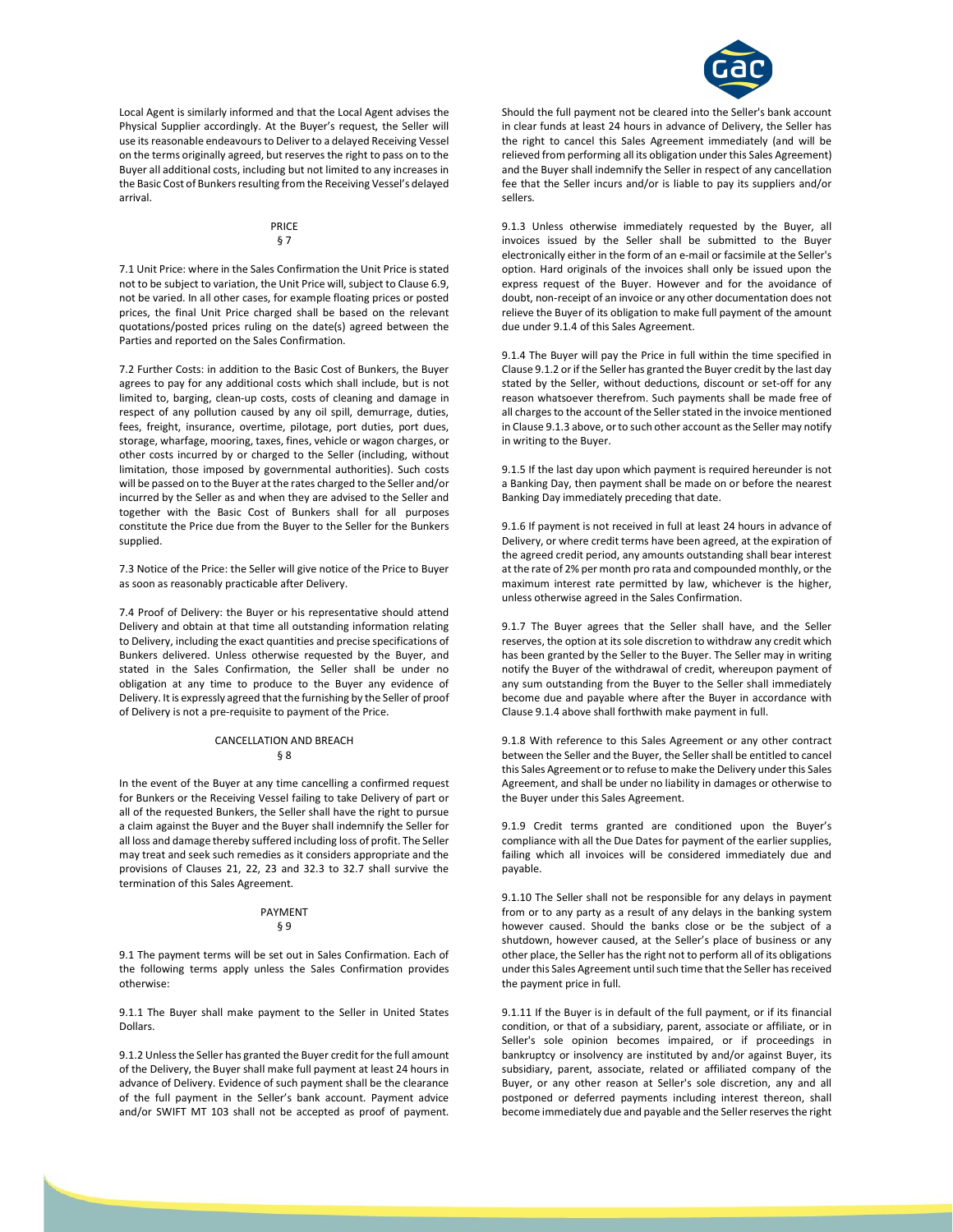

to offset the same against any debts due to the Buyer or its parent or its subsidiary companies, affiliates, associated or related companies. Exercise of any such rights shall be without prejudice to the Seller's right to recover damages or losses sustained and resulting from any default by the Buyer, and the Seller shall have the right to demand that the Buyer complies with its obligations under the Sales Agreement and/or demand adequate security and/or withdraw permission to consume the Bunkers for the propulsion of the Receiving Vessel and/or suspend and/or cancel Deliveries hereunder and/or terminate the Sales Agreement.

#### LOCAL TERMS AND CONDITIONS § 10

10.1 The Seller may be required to enter into contracts with local suppliers including a contract with the Physical Supplier of the Bunkers which contain various terms and conditions similar to, but not the same as, GAC Bunker Fuels Terms and Conditions. In these cases, the terms and conditions that the Seller is required to accept are hereby incorporated into GAC Bunker Fuels Terms and Conditions:

- a) in respect of the obligations, undertakings, timescales applicable to the Buyer; and
- b) for the benefit of the Seller in so far as they limit the liability of the local supplier/Seller and/or provide protection and/or grant security to the local supplier/Seller for payment of the supply.

10.2 A copy of any terms and conditions applicable under which the Bunkers are supplied can be provided upon the written request of the Buyer to the Seller delivered in accordance with the Notice provisions under Clause 13.

## TITLE, OWNERSHIP, PROPERTY § 11

11.1 The Bunkers shall remain the Seller's property until the Seller has received the Price for the Bunkers in full. Until that time, the Buyer shall hold Bunkers, store them in such a way that they can be identified as the Seller's property, and keep them separate from Buyer's own property and the property of any other person, save where the Buyer has advised the Seller in writing that it is impractical to do so and the Seller has nevertheless agreed to supply the Bunkers. Until such time as the Price for the Bunkers is received by the Seller in full, the person in possession of the Bunkers Delivered shall hold the Bunkers as a mere bailee.

11.2 Although the Bunkers remain the Seller's property, until the Seller has received the Price for the Bunkers in full, they shall be at Buyer's risk from the time of Delivery and the Buyer shall insure them against loss or damage accordingly and in the event of such loss or damage it shall hold the proceeds of such insurance on behalf of the Seller as trustee of the Seller.

11.3 Buyer's rights to possession of the Bunkers shall cease if:

- a) the Seller has not received the Price for the Bunkers in full by the expiry of any credit period allowed by the Sales Agreement; or
- b) the Buyer is declared bankrupt or makes any proposal to his creditors for a reorganisation or other voluntary arrangement; or
- c) a receiver, liquidator or administrator is appointed in respect of Buyer's business; or
- d) the Sales Agreement is cancelled.

11.4 Upon cessation of Buyer's rights to possession of the Bunkers, the

Buyer shall at his own expense make the Bunkers available to the Seller and allow the Seller to repossess them.

11.5 Until the Seller has received the payment of the Price for the Bunkers in full, the Buyer shall not be entitled to use the Bunkers other than for the propulsion of the Receiving Vessel, mix, blend, sell, encumber, pledge, alienate, or surrender the Bunkers to any third party or any other vessel.

11.6 In case of any breach by the Buyer of the Sales Agreement, the Seller is entitled to take back the Bunkers without prior juridical intervention, without prejudice to all other rights or remedies available to the Seller.

11.7 In the event that the Bunkers have been mixed with other bunkers on board the Receiving Vessel, the Seller shall have the right of lien to such part of the mixed Bunkers as corresponds to the quantity or net value of Bunkers delivered.

11.8 Bunkers delivered under the Sales Agreement shall be made not only on the account of Buyer but also on the account of the Receiving Vessel. The Buyer warrants that the Receiving Vessel has given the Buyer express authority to purchase the Bunkers. The Buyer further warrants that the Seller has the right to assert and enforce a maritime and/or contractual lien (for the avoidance of doubt any such lien shall extend but will not be limited to the Receiving Vessel's freight and/or hire payments for the particular voyage during which the Bunkers were supplied and to freights and/or hire on all subsequent voyages) in against the Receiving Vessel or any sister or associated vessel for the amount of the Bunkers provided, plus without limitation, contractual interest pursuant to Clause 9.1.6 herein and any other expenses related to enforcement of the abovementioned lien. The Seller's right to apply and enforce a maritime and/or contractual lien will not be altered, waived or impaired by the application to the Bunker Delivery Receipt of any disclaimer stamp

#### RISK § 12

12.1 The Seller's responsibility for the Bunkers shall cease and the Buyer shall assume all risks and liabilities relating thereto, including loss, damage, deterioration, depreciation, contamination, evaporation or shrinkage of Bunkers and responsibility for loss, damage and harm of whatsoever nature caused by pollution or in any other manner howsoever arising to third parties at the time Bunkers have passed the Supplying Vessel's or Supplying Vehicle's bunker manifold.

12.2 The Buyer shall indemnify without limit the Seller in respect of any liability, claim or demand for which the Buyer is liable.

#### NOTICES § 13

13.1 The Buyer must give not less than 3 (three) Working Days' notice of the Receiving Vessel's readiness to receive Bunkers to the Seller and the Physical Supplier. Notice must be given in English during the Seller's normal business hours, Monday to Friday inclusive, 08.00- 18.00 London time. Notice given outside these hours will be deemed to have been given at 08.00 on the first Working Day thereafter. Furthermore, in all circumstances and on all occasions it is the responsibility and duty of the Buyer to ascertain and where appropriate to comply with:

- a) the precise requirements of the Physical Supplier and any other person, body or authority in respect of the giving of notice of the Receiving Vessel's ETA;
- b) the exact location of the Place of Delivery;
- c) any particular requirements to enable Delivery to be effected as efficiently and promptly as possible.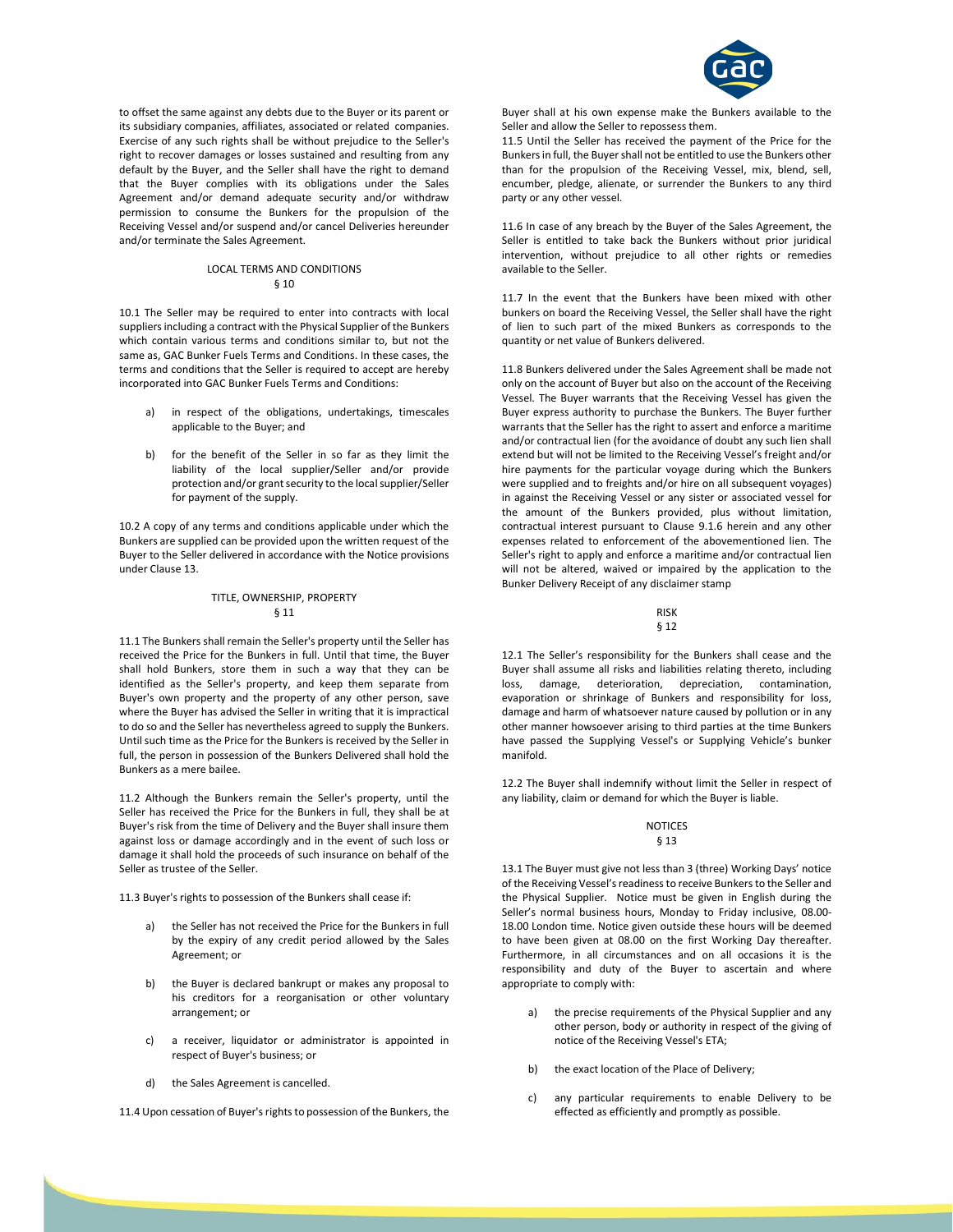

13.2 It is the responsibility and duty of the Buyer to instruct its Local Agent to liaise with the Physical Supplier so as to ensure compliance with these provisions.

#### BROKERS AND AGENTS § 14

14.1 Unless the party with whom the Seller is corresponding specifically declares to the Seller prior to dispatch by the Seller of the Sales Confirmation that the party with whom the Seller is corresponding is not the Buyer and that at the same time provides to the Seller the full name and address of the Buyer then the party with whom the Seller is corresponding shall be deemed to be the Buyer.

14.2 Without prejudice to the provisions of Clause 14.1, in the event that the party with whom the Seller is corresponding is an agent of the Buyer, whether or not authorised by the Buyer, then the party with whom the Seller is corresponding shall be jointly and severally liable with the Buyer to perform the Buyer's obligations under the Sales Agreement notwithstanding that the party with whom the Seller is corresponding purports to contract as a mere agent.

#### ASSIGNMENT § 15

The Buyer shall not assign its interest in this agreement without the prior written approval of the Seller. The Seller may assign this agreement at any time without the consent of the Buyer and shall thereafter give notice to the Buyer.

## FORCE MAJEURE AND CONTINGENCIES § 16

16.1 The Seller shall not be liable for any failure to fulfil any term or conditions of the Sales Agreement if fulfilment has been delayed, hindered or prevented or made substantially more expensive by any circumstances whatsoever which are not within the immediate control of the Seller (whether foreseeable or not) including but without limiting the generality of the foregoing, any fire, accident, explosion, mechanical breakdown, flood, storms, earthquakes, landslide, tidal waves or other extraordinary weather conditions, acts of God, war, threatened act of war or warlike operations, military operations, national emergency, civil commotion, terrorist acts or attacks, sabotage or piracy, riots, civil commotion, blockades or embargoes, strike, lockout, labour dispute or other industrial action or reasonable apprehension thereof, epidemics, any governmental order, requisition, control, intervention, requirement, intervention, request or restriction, any limitation, restriction or interruption to existing or contemplated sources of supply of Bunkers or the means of supply thereof. Nothing in this provision shall be deemed to excuse the Buyer from its obligation to make payments for Bunkers received.

16.2 In the event that performance is prevented or delayed or made substantially more expensive by any of contingencies above, the Seller may reduce or stop Deliveries in any manner as it shall determine in its sole discretion, or elect to continue Deliveries and increase prices in fair proportion to the increased costs of operations under such contingency.

## ENVIRONMENTAL PROTECTION § 17

17.1 If an escape, spillage, leakage, overflow or discharge of Bunkers occurs during the Delivery (a "Spill") the Buyer shall, at its own costs without any rights to recover the same from the Seller, promptly take such action as is necessary to clean-up the Spill and use its best endeavours to mitigate all and any effects of whatsoever nature of a Spill.

17.2 Notwithstanding the cause of such Spill, the Seller and Physical Supplier are authorised by the Buyer to take such measure and to incur such expenses at the Buyer's expense and on the Buyer's account by employing its own resources or by contracting with other persons, either in cooperation with the Buyer and/or the Receiving Vessel, or alone as is in the sole opinion of the Seller or the Physical Supplier reasonably necessary to remove the oil and mitigate all the effects of whatsoever nature of a Spill. The Buyer agrees that it and the Receiving Vessel will render such cooperation and assistance as is required by the Seller or the Physical Supplier in the course of such action. The Seller and Physical Supplier shall not be considered volunteers in taking such action or incurring such expense, whether or not they or the Buyer have caused the Spill.

17.3 In the event of a Spill, any expenses, damages, costs, fines and penalties arising from the Spill shall be paid for by the Buyer (or recoverable from the Buyer if the Seller has paid them in the first instance) unless the Spill arose out of the Seller's negligence in which case the Seller will be liable, provided that the Buyer shall prove such negligence, to the extent that such negligence caused or contributed to the Spill.

17.4 It shall be presumed that the Seller and/or the Physical Supplier has not caused any Spill and that the Buyer or the Receiving Vessel has caused it unless the Buyer proves otherwise.

17.5 The Buyer shall disclose or cause to be disclosed to the Seller or the Physical Supplier all documents and other information concerning the Spill or any measures for the prevention or remedy of a Spill which may be requested by the Seller or the Physical Supplier or the disclosure of which is required by any applicable law including the law applicable at the Place of Delivery.

#### HEALTH, SAFETY AND THE ENVIRONMENT § 18

18.1 The Seller shall not be responsible in any respect whatsoever for any loss, damage or injury resulting from any hazards inherent in the nature of any Bunkers.

18.2 The Buyer shall at all times comply with any obligations, requirements or recommendations contained in any law, statute, directive or regulation of any territory, state or jurisdiction in or through which the Bunkers may be delivered, sold, transported or used and all Government, state or local regulations of whatsoever nature at the port and/or places such as, but not limited to, those related to fire, a Spill or loss of Bunkers.

18.3 The Buyer shall indemnify and keep indemnified the Seller against any liability, claim or proceedings whatsoever arising out of or in connection with any failure by the Buyer to comply with its obligations under this Clause 18.

#### CLAIMS, DISPUTES AND PRECAUTIONS § 19

19.1 Time Limits: the Buyer acknowledges that as the Seller is subject to strict time limits from its physical suppliers for any claim presentation, the Seller must in turn impose rigid time limits on receiving notice of claims from its buyers. Therefore the Buyer shall ensure that it will maintain its own internal checking and reporting procedures. The Buyer acknowledges that the Seller will not relax its time limits in any circumstance. The Buyer further acknowledges that any claim against the Seller not received within the time limits set out in this Clause 19, shall be deemed waived, time barred and that no such claim shall be entertained by the Seller. Further, the Buyer acknowledges that if arbitration proceedings are not commenced by the Buyer within the time limits specified in this Clause 19, any of the Buyer's claims shall be deemed irrevocably waived and time barred by the Buyer.

19.2 Notification: written notice of any claim or potential claim must be given to the Seller within the specified time limit set out in this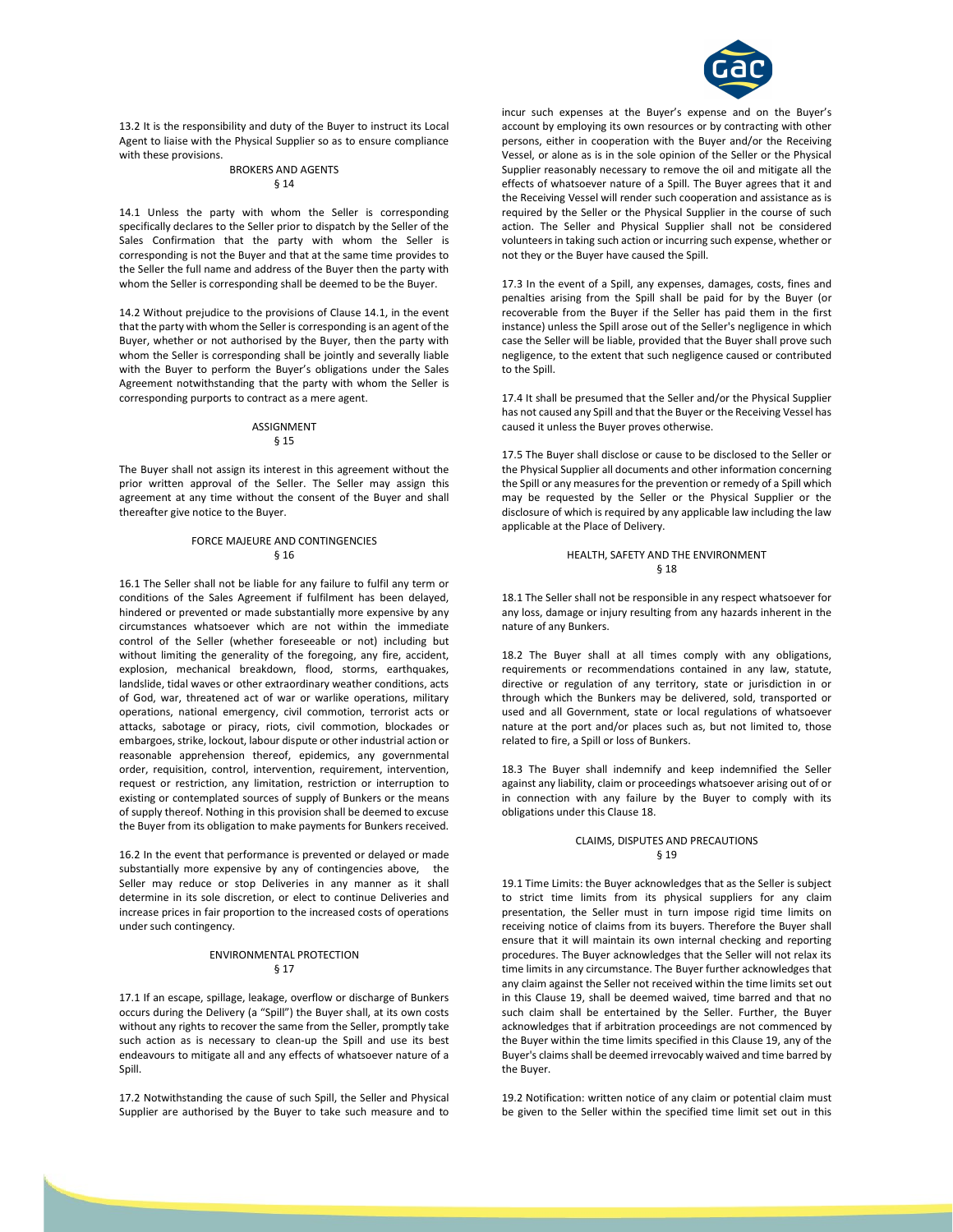

Clause 19. It is the Buyer's responsibility to ensure that the notice is received by the Seller, whose confirmation of receipt must always be sought but such confirmation will not any way amount to an admission of liability or waiver of any defences and rights that may be available to the Seller. Regardless of whether a claim or dispute has arisen or is anticipated, the Buyer must always give prompt notice to the Seller of any discrepancy, error or omission present or any unusual occurrence relating to the Delivery.

19.3 Sufficiency of Information: to enable the Seller to investigate and pursue a claim, the notice must give sufficient information for the Seller to be able to identify the relevant transaction, the nature of the complaint and the alleged loss of damage. Any notice which does not give sufficient information, in the sole opinion of the Seller, will not be valid. For the same reasons the Buyer must provide a full and complete response to any and all questions, enquiries and requests whatsoever made of it by the Seller concerning the claim and matters related thereto.

19.4 Buyer's claims fall into 3 categories:

#### 19.4.1 Quantity claims and disputes:

19.4.1.1 These types of claims are most easily avoided by ensuring high standards of checking before, during and after Delivery by an officer of the Receiving Vessel's crew or other senior representative of the Buyer and this is therefore encouraged by the Seller.

19.4.1.2 For bulk deliveries, delivery barges, wagons and vehicles must be checked by tank-dipping to measure the contents and ensure full out-turn. Flow meters must be checked for seals, correct settings and calibration and general condition. All of these checks must be carried out before and after Delivery of each consignment and each barge, wagon or vehicle tank load. The Delivery must be supervised at all times and care must be taken in ensuring that all documentation is complete and accurate before signing and stamping. Any discrepancies must be recorded on the Bunker Delivery Receipt. Unless these procedures are followed, it is nearly always impossible for a claim to be substantiated and the Seller therefore regrets that it will be obliged to reject any claims for short Delivery where these receiving procedures have not been followed.

19.4.1.3 The time limit for receipt by the Seller of notice of the existence of a quantity claim and dispute is 7 (seven) days from the date of Delivery as per Clauses 6.1 and 6.5 or such shorter period as is specified in the Sales Confirmation.

19.4.1.4 The time limit for the Buyer to commence arbitration proceedings is 6 (six) months from the date of the Delivery as per Clauses 6.1 and 6.5 or such shorter period as specified in the Sales Confirmation.

19.4.2 Quality claims and disputes:

19.4.2.1 It is the Buyer's responsibility to ensure that the Bunkers tendered for Delivery are those which are required by the Receiving Vessel, and that the Bunkers are Delivered into the correct tanks; and that representative samples of each grade of Bunkers Delivered are collected, as per Clause 5.5.

19.4.2.2 It is the duty of the Buyer to instruct the Physical Supplier to take at least three representative samples of each grade of Bunkers Delivered, as per Clause 5.5.

19.4.2.3 It is important for the Buyer to check that all documentation is in order and to note discrepancies on the Bunker Delivery Receipt before signing and stamping it.

19.4.2.4 In the event of the Buyer having grounds to believe that the Bunkers supplied do not accord with the relevant description in the Sales Confirmation or are defective, the Buyer shall immediately:

19.4.2.4.1 take all steps whatsoever to mitigate the consequence of having been supplied with possibly defective or incorrect Bunkers; and

19.4.2.4.2 give notice with full details of the possibly defective or incorrect Bunkers to the Seller together with the Receiving Vessel's position, destination and ETA, the quantities and locations of all Bunkers on board the Receiving Vessel, the rate and quantity of consumption since Delivery and the location immediately prior to consumption of Bunkers; for each of the three preceding deliveries to the Receiving Vessel, the quantity, quality and specification of Bunkers supplied, the place and date of supply and the name of the Physical Supplier.

19.4.2.5 It is a pre-condition of the Seller being prepared to consider any quality claim that at the time notice is given, the Buyer has retained its complete set of the Sealed Samples on board the Receiving Vessel (as per Clause 5.7). The Buyer agrees that the Sealed Samples are representative of the Delivery and that the Seller has no duty to consider any other independently produced samples. The result of the analysis performed on the Sealed Samples by a reputable independent testing laboratory, approved by the Seller and the Physical Supplier, in accordance with established procedures and ISO 8217 in the presence of a representative of the Seller and/or the Physical Supplier shall be binding on all Parties. Note that:

19.4.2.5.1 In no circumstances shall test results from testing agency FOBAS be binding on the Parties.

19.4.2.5.2 Gas chromatography–mass spectrometry (GCMS) results after Delivery of the Bunkers will not be considered in support of an allegation that the Bunkers are not fit for purpose and such results will not be binding on the Parties under any circumstances.

19.4.2.5.3 In the event that the Buyer is unable or unwilling to produce its Sealed Samples for analysis within 28 days of a request from the Seller to do so, the Seller may proceed to have the Physical Supplier's Sealed Samples analysed, the result of such analysis shall also be binding upon the Parties hereto. The cost of analysis will consist of 100% of the laboratory fees and shall be for the account of the Party who is found to be at fault; reasonable time will be given to the Seller or its representative in relation to such analysis and determination of quality claim.

19.4.2.6 If it is alleged that any equipment or machinery had been damaged by defective Bunkers, full details must be given to the Seller at the earliest opportunity and the item must be preserved and made available for inspection on demand at any reasonable time or times to the Seller or its representative.

19.4.2.7 The time limit for receipt by the Seller of notice of the existence of a quality claim and dispute is 14 (fourteen) days from the date of the Delivery as per Clauses 6.1 and 6.5 or such shorter period as specified in the Sales Confirmation; and

19.4.2.8 The time limit for the Buyer to commence arbitration proceedings is 6 (six) months from the date of the delivery as per Clauses 6.1 and 6.5 or such shorter period as specified in the Sales Confirmation.

19.4.3 Other claims and disputes:

19.4.3.1 Notice of the existence of all other claims and disputes, specifically excluding any and all claims relating or associated with matters of quantity and quality which are subject to the time limits set out in Clauses 19.4.1.3 and 19.4.2.7, respectively, should be given to the Seller as soon as reasonably possible and in any event no later than 14 (fourteen) days after Delivery, failing which the Buyer acknowledges that any of the Buyer's claims shall be deemed waived, time barred and that no such claim shall be entertained by the Seller. Further, the Buyer acknowledges that if arbitration proceedings are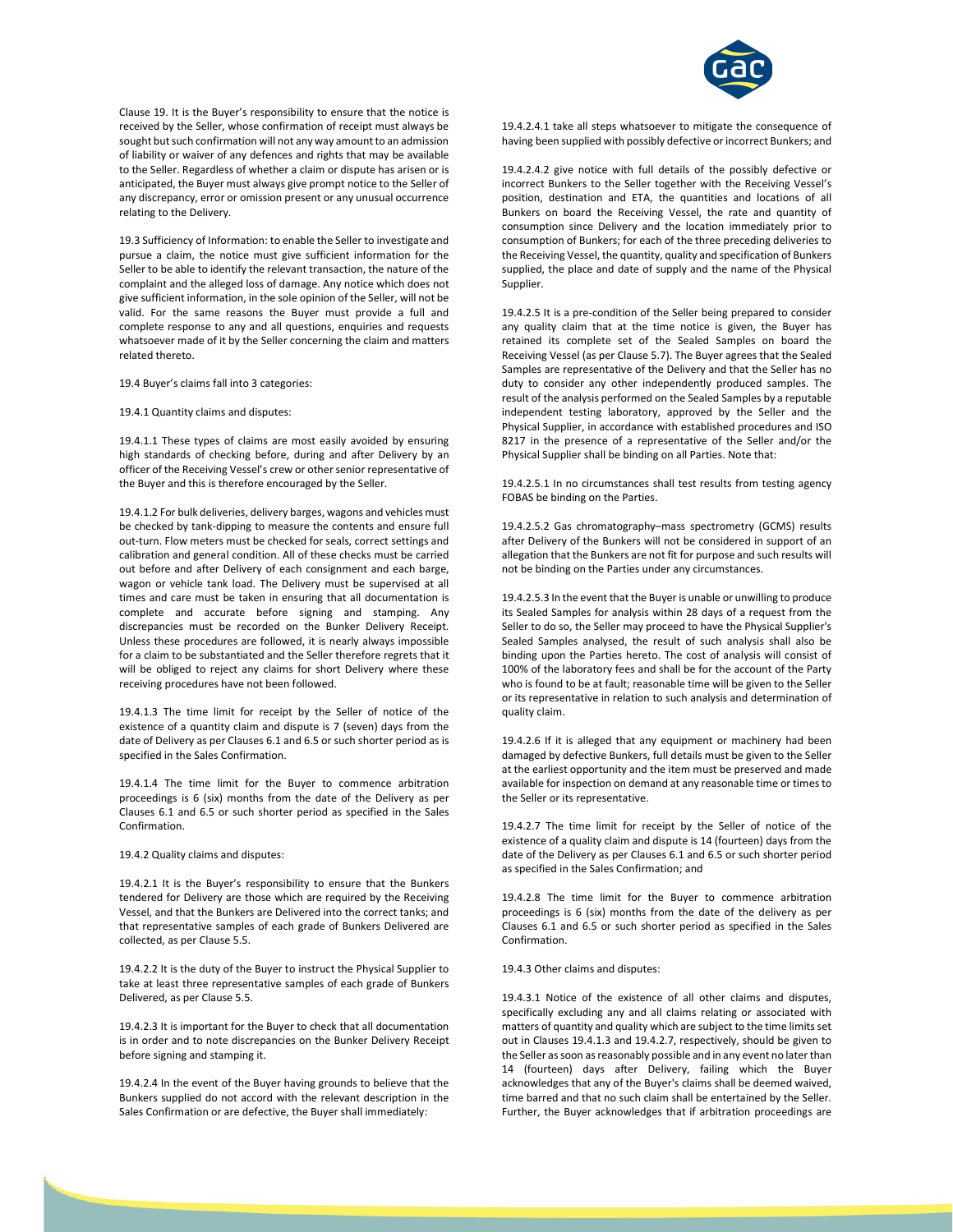

not commenced by the Buyer within 6 (six) months from the date of the Delivery as per Clauses 6.1 and 6.5 or such shorter period as is specified in the Sales Confirmation, the Buyer acknowledges that any of the Buyer's claims shall be deemed irrevocably waived and time barred by the Buyer.

19.5 Summary of time limits:

- Quantity claims and disputes 7 (seven) days from the date of Delivery as per Clauses 6.1 and 6.5 for the Buyer to give notice to the Seller of the existence of the claim and 6 (six) months for commencing arbitration proceedings against the Seller.
- b) Quality claims and disputes 14 (fourteen) days from the date of Delivery as per Clauses 6.1 and 6.5 for the Buyer to give notice to the Seller and 6 (six) months for commencing arbitration proceedings against the Seller.
- c) Other claims and disputes 14 (fourteen) days from the date of Delivery as per Clauses 6.1 and 6.5 for the Buyer to give notice to the Seller and 6 (six) months for commencing arbitration proceedings against the Seller.

19.6 Seller's claims of whatsoever nature against the Buyer shall be subject to the time limits prescribed by the governing law and the Seller shall not be required to give

the Buyer any notice of the existence of a claim prior to commencing arbitration proceedings.

19.7 All the above time limits are subject to the provision of shorter time limits in the Sales Confirmation message and/or in the local suppliers' general terms and conditions, if a shorter period is contained in the same, as referred to in Clause 10.

19.8 Claims settlement: claims, if any, have in any case to be settled separately from payment of the invoice, which, in all cases, has to be honoured by the Buyer in full without delay, deduction or set-off.

#### ARREST OF RECEIVING VESSEL OR ANY OTHER VESSEL OF THE BUYER § 20

Notwithstanding anything to the contrary herein and without prejudice to any rights or remedies otherwise available to the Seller, the Buyer, by entering into the Sales Agreement, expressly authorises the Seller, upon the Buyer's failure to meet the agreed obligations, to arrest the Receiving Vessel in question, or any other vessel of the Buyer, under any applicable jurisdiction as security for the obligations of the Buyer. Should the Buyer fail to make any payment to the Seller immediately when due, the Seller may dispose of such arrested vessel whether by sale or otherwise as applicable under the relevant jurisdiction. Any costs or expenses of whatever kind incurred by the Seller in respect of such arrest shall be for the sole account of the Buyer and shall be added to the claim for which arrest is made.

#### WAIVER § 21

The failure by any Party to the Sales Agreement to enforce any right against any other Party shall not be construed as a waiver of that right or in any way affect the validity of the Sales Agreement. In particular, the granting by the Seller of any additional time to make payment or the waiving or reducing of any financial or other charge shall not prevent the Seller at any time thereafter from relying upon its strict contractual rights.

#### INDEMNITY § 22

The Buyer hereby indemnifies the Seller in respect of all damage or injury occurring to any person or to any property and against all actions, suits, claims, demands, costs, charges or expenses arising in connection therewith to the extent that the same shall have been occasioned by the negligence or default of the Buyer, his servants, representatives or agents or any third party in the course of performance of or arising out of or in connection with the Sales Agreement.

#### LIABILITY § 23

The Seller shall not be liable to the Buyer for any direct or indirect loss or damage including any loss of profit or any other indirect, special, incidental or consequential loss or damage whatsoever arising from any cause whatsoever whether in contract, tort or otherwise save for personal injury and death claims including the acts or omissions or negligence of the Seller, its servants, agents or sub-contractors, including, without limiting the generality of the foregoing in any way whatsoever, no liability will be borne by the Seller for demurrage, detention or other vessel delay, or any damages or loss arising from the exercise of Seller's right to suspend and/or terminate Delivery of the Bunkers.

## COMPENSATION § 24

Notwithstanding the foregoing, in the event that the Seller is found to be liable to the Buyer, the total amount payable by way of compensation other than in respect of personal injury or death shall not exceed the Basic Cost of Bunkers charged to the Buyer for the Bunkers supplied under the Sales Agreement. It is a pre-condition to the payment of any compensation by the Seller that all sums due to the Seller from the Buyer are first paid and settled, in full, without deduction or set-off.

#### INSURANCE § 25

The Buyer is responsible for effecting and maintaining in force adequate insurance which will fully protect the Buyer, the Seller and all third parties from all risks, hazards and perils, Spills associated with or arising from the Sales Agreement and Delivery.

#### LICENCES, PERMITS AND APPROVALS § 26

The Buyer is responsible for obtaining all necessary permits, licenses and approvals required to enable the Buyer to execute all of the Buyer's obligations under the Sales Agreement.

## GENDER, SINGULAR, PLURAL § 27

Unless the context otherwise requires, all references in the Sales Agreement to one gender shall be deemed to include all others and references to the singular shall be deemed to include the plural and vice versa.

#### GOVERNING LAW AND JURISDICTION § 28

28.1 This Sales Agreement shall be governed by and construed in accordance with English law and any dispute arising out of or in connection with this Sales Agreement shall be referred to arbitration in accordance with the Rules of the Emirates Maritime Arbitration Centre (EMAC) current at the time when the arbitration proceedings are commenced. The seat of arbitration shall be the Dubai International Financial Centre (DIFC), United Arab Emirates, and the language to be used in the arbitral proceedings shall be English.

28.2 The reference shall be to three arbitrators. A Party wishing to refer a dispute to arbitration shall appoint its arbitrator and send notice of such appointment in writing to the other Party requiring the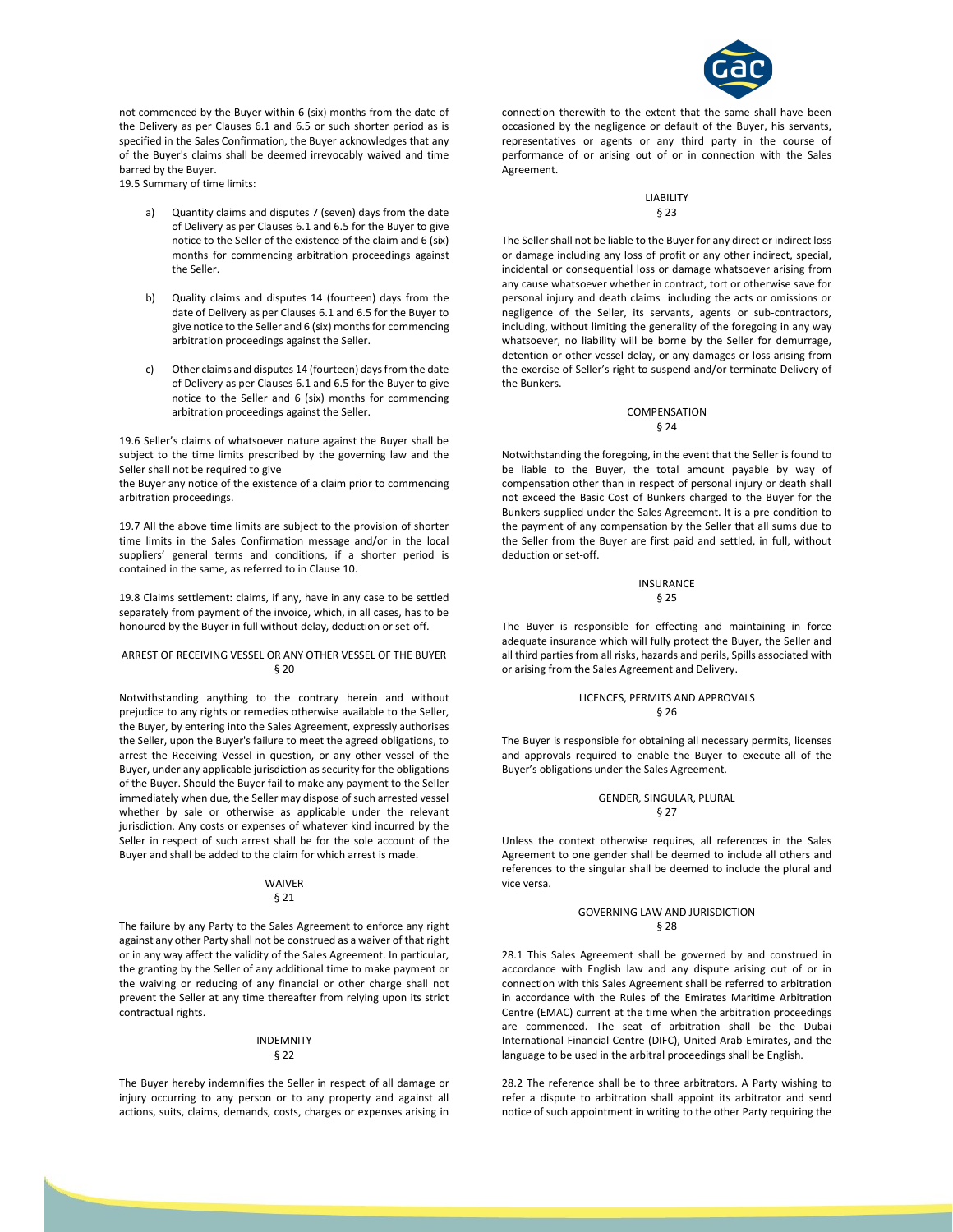

other Party to appoint its own arbitrator within 14 calendar days of that notice and stating that it will appoint its arbitrator as sole arbitrator unless the other Party appoints its own arbitrator and gives notice that it has done so within the 14 days specified. If the other Party does not appoint its own arbitrator and give notice that it has done so within the 14 days specified, the Party referring a dispute to arbitration may, without the requirement of any further prior notice to the other Party, appoint its arbitrator as sole arbitrator and shall advise the other Party accordingly. The award of a sole arbitrator shall be binding on both Parties as if he had been appointed by agreement.

28.3 Nothing herein shall prevent the Parties agreeing in writing to vary these provisions to provide for the appointment of a sole arbitrator.

28.4 However, nothing in this Clause shall, in the event of a breach of the Sales Agreement by the Buyer, preclude the Seller from taking any such action as it shall in its absolute discretion consider necessary, and the Seller shall have the power to enforce, safeguard, secure or assert its rights under the Sales Agreement and any rights of lien, attachment, arrest in any court or tribunal of any state or country, including any jurisdiction where the Receiving Vessel or a sister or associated ship may be found.

#### SANCTIONS § 29

29.1 The Buyer warrants that neither the Buyer, the Vessel, nor the operators, managers, or charterers of the Vessel are:

- Designated Persons, or owned or controlled by Designated Persons;
- b) Persons domiciled or incorporated in Restricted Countries, or owned or controlled by persons domiciled or incorporated in Restricted Countries; or
- c) Engaged in trade with Designated Persons or Restricted Countries; or
- d) Carrying cargo in contravention of any laws in force in the United States of America, United Kingdom or European Union or in contravention of United Nations Security Council resolutions.

29.2 The Seller may request evidence (including, but not limited to, the cargo manifest) of the cargo carried by the Receiving Vessel. The Seller may, at its sole discretion, cancel this Sales Agreement if the Buyer has failed to provide such evidence to the Seller's satisfaction, in which circumstances the Buyer shall indemnify the Seller for costs and expense incurred by the Seller including any cancellation fee payable to the Physical Supplier.

29.3 The Seller has asked its suppliers (including the Physical Supplier) to confirm that no products will be supplied to the Buyer in contravention of United Nations, United States of America (including but not limited to the US Department of the Treasury Office of Foreign Asset Control ("OFAC") including the OFAC Specially Designated Nationals or Blocked Persons List (SDN) and the US Department of State), United Kingdom and European Union sanctions.

29.4 The Buyer warrants that the Receiving Vessel will not use the Bunkers Delivered to undertake or otherwise be involved in any trade or transaction which would be in contravention of United Nations, United States of America (including but not limited to the US Department of the Treasury OFAC including the OFAC SDN and the US Department of State), United Kingdom or European Union sanctions and that they have acted in full compliance with United Nations, United States of America (including but not limited to the US Department of the Treasury OFAC including the OFAC SDN and the US Department of State), United Kingdom or European Union sanctions

as at the date of the Sales Agreement. The Buyer further warrants that the Buyer and/or Receiving Vessel is not acting on behalf of or for, directly or indirectly, any Designated Person.

29.5 If at any time during the performance of the Sales Agreement the Seller becomes aware that the Buyer is in breach of warranty as aforesaid, the Seller shall comply with the laws and regulations of any government to which it is subject and follow any orders or directions which may be given by any regulatory or administrative body, acting with powers to compel compliance. In the absence of any such orders, directions, laws or regulations, the Seller may terminate the Sales Agreement forthwith.

29.6 Notwithstanding anything to the contrary in this Clause, the Buyer and Seller shall not be required to do anything which constitutes a violation of the laws and regulations of any State to which either of them is subject.

29.7 The Buyer shall be liable to indemnify the Seller against any and all claims, including return of any payment, losses, damage, costs and fines whatsoever suffered by the Seller resulting from any breach of warranty as aforesaid and in accordance with the Sales Agreement.

## ANTI-CORRUPTION § 30

30.1 The Parties agree, and each Party individually warrants and undertakes, that in connection with the performance of the Sales Agreement they shall each:

- a) comply at all times with all applicable anti-corruption legislation (including but not limited to United Kingdom's Bribery Act 2010 and any similar legislation in the United States of America or any other relevant jurisdiction relating to anti-bribery or anti-money laundering) and have procedures in place that are, to the best of its knowledge and belief, designed to prevent the commission of any offence under such legislation by any member of its organisation or by any person providing services for it or on its behalf; and
- b) make and keep books, records, and accounts which in reasonable detail accurately and fairly reflect the transactions in connection with the Sales Agreement.

30.2 If a demand for payment, goods or any other thing of value ("Demand") is made to either Party by any official, any contractor or sub-contractor engaged by or acting on behalf of either Party or any other person not employed by either Party and it appears that meeting such Demand would breach any applicable anticorruption legislation, then the Party receiving the Demand shall notify the other Party as soon as practicable and the Parties shall cooperate in taking reasonable steps to resist the Demand.

30.3 If either Party fails to comply with any applicable anti-corruption legislation it shall defend and indemnify the other Party against any fine, penalty, liability, loss or damage and for any related costs (including, without limitation, court costs and legal fees) arising from such breach.

30.4 Without prejudice to any of its other rights under the Sales Agreement, either party may terminate the Sales Agreement without incurring any liability to the other Party if:

- a) at any time the other Party or any member of its organisation has committed a breach of any applicable anti-corruption legislation in connection with the Sales Agreement; and
- b) such breach causes the non-breaching Party to be in breach of any applicable anti corruption legislation.